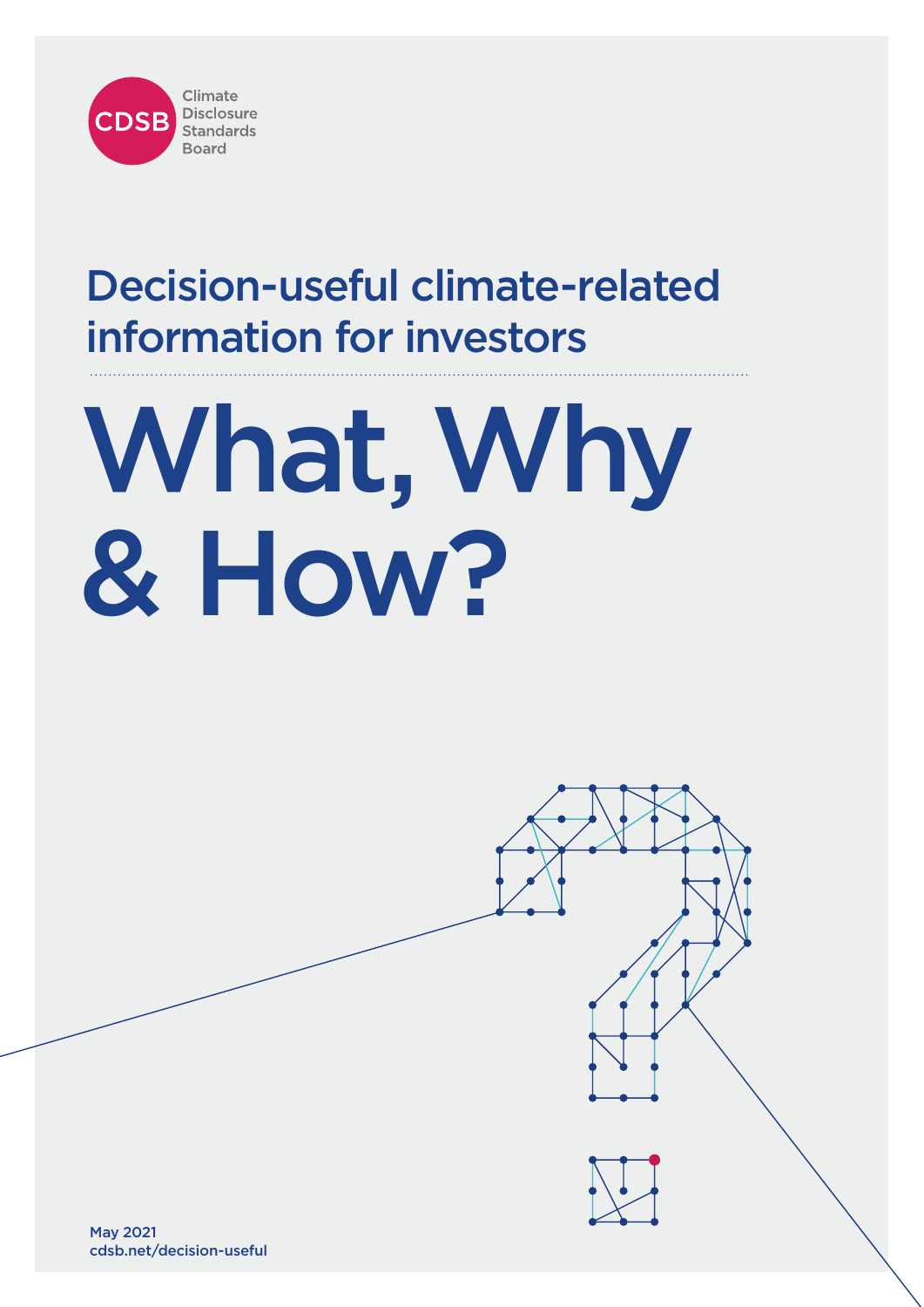# For more information

 $\qquad \qquad \Box$ visit [cdsb.net](https://www.cdsb.net) **Follow the Climate Disclosure** Standards Board on [LinkedIn](https://www.linkedin.com/company/cdsb)

[@CDSBGlobal](https://twitter.com/CDSBGlobal)



# About the Climate Disclosure Standards Board

CDSB is an international consortium of business and environmental NGOs. We are committed to advancing and aligning the global mainstream corporate reporting model to equate natural and social capital with financial capital.

We do this by offering companies a [framework](https://dev-cdsb.pantheonsite.io/sites/default/files/cdsb_framework_2019_v2.2.pdf)  [for reporting environmental and social-related](https://dev-cdsb.pantheonsite.io/sites/default/files/cdsb_framework_2019_v2.2.pdf)  [information](https://dev-cdsb.pantheonsite.io/sites/default/files/cdsb_framework_2019_v2.2.pdf) with the same rigour as financial information. In turn, this helps them to provide investors with decision-useful environmental information via the mainstream corporate report, enhancing the efficient allocation of capital. Regulators have also benefited from CDSB's compliance-ready materials.

| About the Climate Disclosure Standards Board                                   |  |
|--------------------------------------------------------------------------------|--|
| What is decision-useful information?                                           |  |
| How should climate-related matters be<br>reported in a decision-useful manner? |  |
| What decision-useful climate-related information<br>should be reported?        |  |
| 1. Governance                                                                  |  |
| 2. Strategy                                                                    |  |
| 3. Risk Management                                                             |  |
| 4. Metrics and targets                                                         |  |
| Key takeaways                                                                  |  |

Recognising that information about natural, social and financial capital is equally essential for an understanding of corporate performance, our work builds the trust and transparency needed to foster resilient capital markets. Collectively, we aim to contribute to more sustainable economic, social and environmental systems.



W

Download the [framework for](https://dev-cdsb.pantheonsite.io/sites/default/files/cdsb_framework_2019_v2.2.pdf)  [reporting](https://dev-cdsb.pantheonsite.io/sites/default/files/cdsb_framework_2019_v2.2.pdf)  [environmental](https://dev-cdsb.pantheonsite.io/sites/default/files/cdsb_framework_2019_v2.2.pdf)  [and social-related](https://dev-cdsb.pantheonsite.io/sites/default/files/cdsb_framework_2019_v2.2.pdf)  [information](https://dev-cdsb.pantheonsite.io/sites/default/files/cdsb_framework_2019_v2.2.pdf)

We welcome your input and discussions. If you would like to comment on this document, please contact us at [info@cdsb.net](file:///Users/timlacey/Desktop/CDSB/_Reference/info@cdsb.net) .

# **Contents**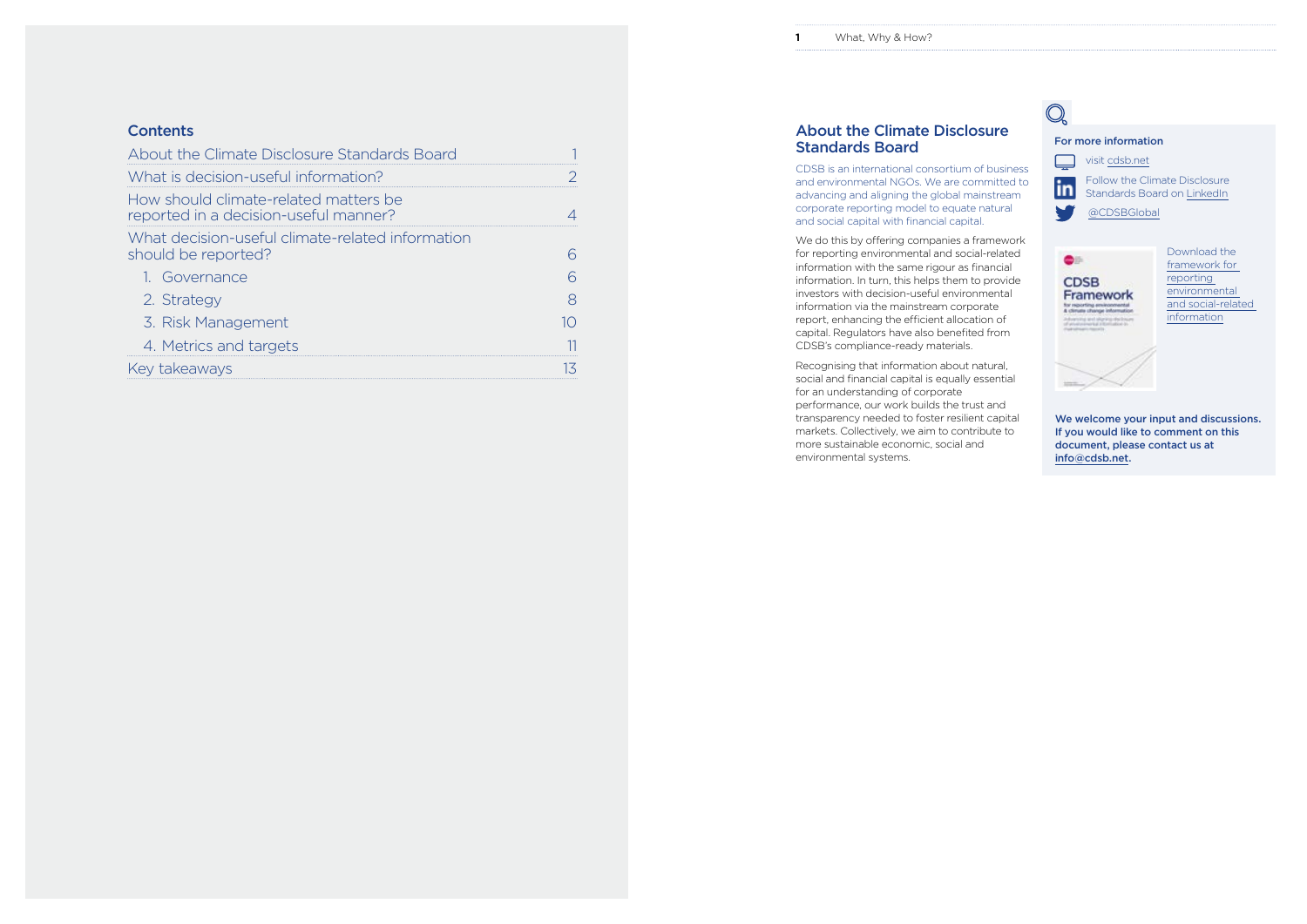### Outline of the paper

This paper seeks to highlight the specific climate-related information, in line with the TCFD recommendations, that investors consider to be useful when it comes to their own decision-making process. This in turn should guide preparers in the areas that should be focussed on and the existing resources available to support them. The principles that ensure climate-related reporting is decisionuseful are outlined, followed by the specific matters that investors expect under each of the four core elements of the TCFD recommendations, before concluding with some key takeaways for preparers.

It should be noted that investors are not homogenous and will have different needs depending on their investment mandate, investment time frames, and extent of resource and sophistication in integrating climate-related information into investment decision-making. This paper draws out key and common expectations of investors. Although some aspects may not be expected by all investors currently, standards and expectations of climaterelated reporting are rising with effective reporting of decision-useful information becoming more important than ever.

67% of investor said they make "significant use" of ESG disclosures that are shaped by the TCFD and more than 3/4 of those investors said it has a significant impact on investment decision-making. EY 2020 Global Institutional Survey6

### The catalytic and galvanising role of the TCFD recommendations

Heightened attention has been paid to the decision-usefulness of climate-related financial information in large part due to the Task Force on Climate-related Financial Disclosures (TCFD). In 2017, the TCFD published recommended disclosures across the core elements of governance, strategy, risk management, and metrics and targets designed to solicit decision-useful for users to understand the impacts of climate change on organisations.4

### The introduction of the TCFD

Decision-useful information is a long-standing concept within corporate reporting. Per the IASB Conceptual Framework, the objective of financial reporting "is to provide financial information about the reporting entity that is useful to existing and potential investors, lenders and other creditors in making decisions relating to providing resources to the entity." The concept of decision-usefulness has also been adopted and embedded within the CDSB Framework for reporting environment and social-related information2 and the TCFD recommendations.<sup>3</sup>

recommendations has undoubtedly increased uptake of climate-related reporting by companies in the past few years. However, a key question remains as to whether such reporting is actually decision-useful for investors. A 2019 survey by the Global Sustainable Investment Alliance<sup>5</sup> found that 59% of investors surveyed were generally unsatisfied with publicly traded companies' climate related disclosures. As such, the vast majority of those surveyed did not believe markets are consistently and correctly pricing climate risks into company and sector valuations. There is a gap between what is required by investors and what is being reported and better reporting of decisionuseful climate-related matters by companies is needed.

"Climate related matters are considered as part of our risk management processes… We look at whether a company's exposure to environmental risks constitute a source of risk… This also means we would screen out the industries or companies that we think are exposed to high environmental risks and do not take the appropriate steps to mitigate them." Swiss asset manager

# What is decision-useful information?

Over the past decade CDSB has been working to support the provision of decision-useful climate-related information to investors through the vehicle of the mainstream report (i.e. annual report and financial filings). Decision-useful climate information is information on climaterelated matters that is useful to key stakeholders, including investors, in making their decisions in relation to the company in question. Decisions that include buying, selling or holding equity and debt; providing loans or other credit; and exercising voting rights or engaging management.

Why is decision-useful information important for investors when it comes to climate-related matters? As key users of reporting, investors can make better informed investment decisions and thus allocate capital more efficiently into more sustainable and climate resilient businesses, which at a large scale supports the transition to a low-carbon economy.

# Decision-useful information and financial reporting

1 IASB (2018), Conceptual Framework for Financial Reporting.

2 CDSB (2019), CDSB Framework for reporting climate and environmental Information. Note the CDSB Framework is in the process of being updated to address reporting of social-related information.

3 TCFD (2017), Final Report: Recommendations of the Task Force on Climate-related Financial Disclosures.

4 TCFD (2017), Final Report: Recommendations of the Task Force on Climate-related Financial Disclosures. 5 Global Sustainable Investment Alliance (2019), Sustainable Investor Poll on TCFD Implementation. 6 EY (2020), How will ESG performance shape your future? Fifth global institutional investor survey.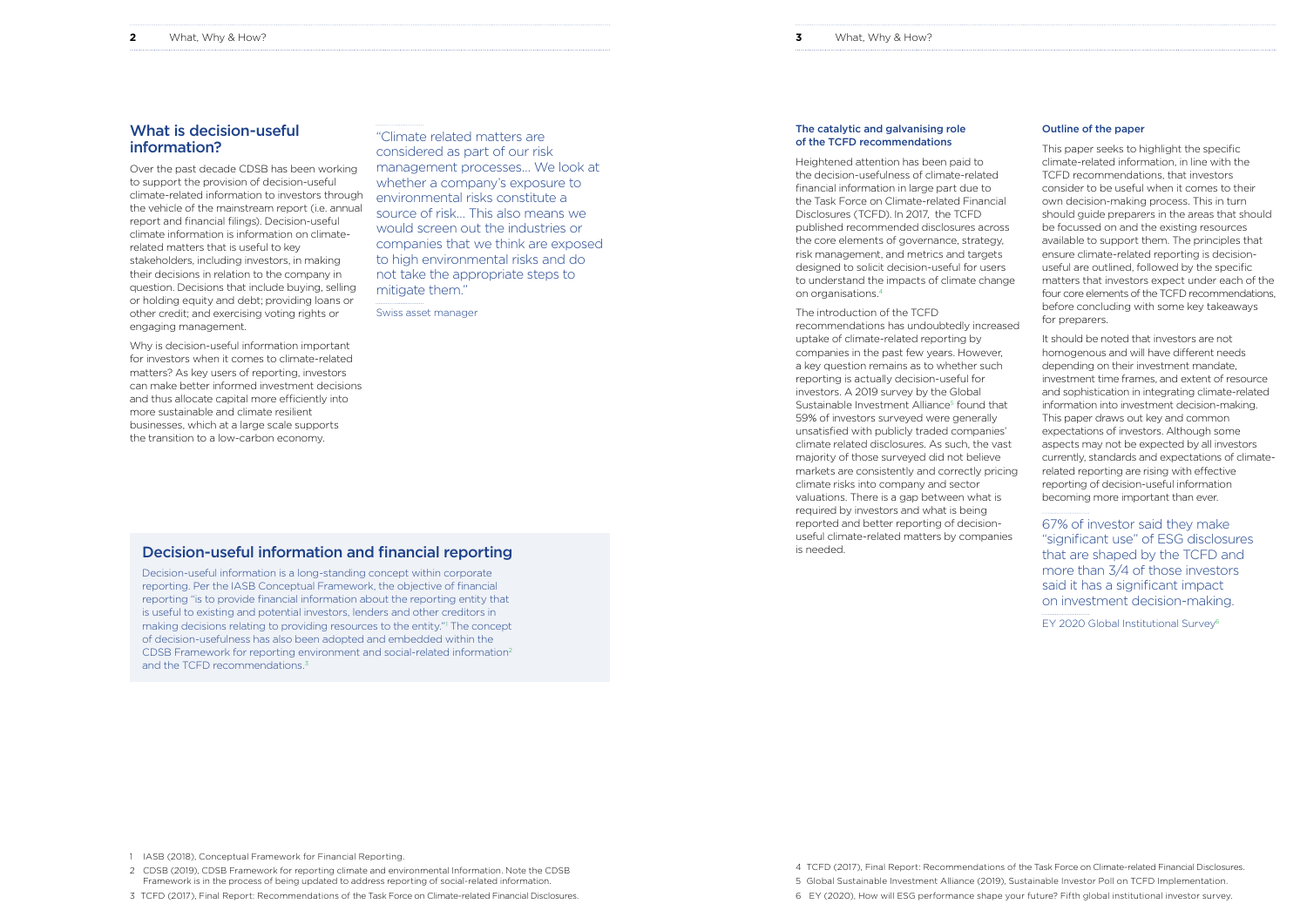# Disclosures should be comparable among companies within a sector, industry, or portfolio

Comparability over time (across reporting periods), between similar companies, across geographies and sectors and by asset classes within investor portfolios is critical for investment decision making processes. Reporting in line with the TCFD recommendations provides a consistent means for reporting climate-related matters and thus allows for comparison in relation to the impacts of such on a company's resilience, its strategic response and its performance. Similarly, reporting of metrics using standardised methodologies allows for comparability, including across sectors and geographies.

# Disclosures should be reliable, verifiable, and objective

Climate-related information can only be decision-useful for investors when it is considered reliable, neutral, and free from error. This requires that information disclosed is verifiable with supporting evidence. Companies should be have the appropriate governance and controls in place with regards to climaterelated information. Decision-usefulness can also be bolstered with the provision of independent assurance. Being verified and assured will provide comfort to investors as to the reliability and objectivity of the information disclosed.

# Disclosures should be provided on a timely basis

Climate-related information can only be decision-useful when it is provided in a timely manner to investors. This is a principle that applies to all financial and non-financial information that investors rely upon to make decisions and inclusion of climate-related information in the mainstream report which is published on an annual basis will ensure this.







# Disclosures should be clear, balanced, and understandable



For reporting to be decision-useful, it needs to be concise and easily understandable by investors. Overly complicated and technical reporting that is not additive will only detract from the decision-useful information at hand. Similarly, by linking to other matters in the annual report, particularly financial information, will help investors contextualise climate-related information. This too is currently a key limitation of reporting per the TCFD's 2020 Status Report with investors expecting better linkage between non-financial and financial reporting.10 Better connectivity provides clarity on the financial impacts of climate-related issues on companies and aids investors in making more informed decisions, particularly on capital allocation and valuation of companies.

Before considering the specific content that investors seek, there are a number of underlying principles of the TCFD recommended climate-related financial disclosures (as articulated in the TCFD's 7 Principles for Effective Disclosures).<sup>7</sup> These principles when used by companies in preparing their disclosures can help ensure high-quality and decision-useful disclosures. The Better Alignment Project of the Corporate Reporting Dialogue has found that these principles are aligned with the disclosure principles of the major standard setters and framework providers (CDP, CDSB, GRI, IIRC and SASB).<sup>8</sup>

# Disclosures should be consistent over time



Consistent reporting over time allows investors to better understand how a company has progressed in relation to climate-related matters and provides a track record. This can be achieved by using standardised performance measures and indicators and consistently applying standards, policies, and procedures. Inconsistent reporting will result in the disclosures being considered less reliable and therefore less decision-useful for investors.

WBCSD, Enhancing the credibility of [non-financial information](https://docs.wbcsd.org/2018/10/WBCSD_Enhancing_Credibility_Report.pdf): a paper that explores the investor perspective on how quality and relevance of non-financial information reporting can be improved and the role assurance can play.

# Disclosures should represent relevant and material information

To be helpful for investors, disclosures produced should only include relevant climate-related information to the company's businesses, markets, strategy and current and future financial position and performance. Disclosure of irrelevant information is a distraction and detracts from information that is decision-useful. Companies should provide a clear explanation as to which climate-related matters it considers material to ensure disclosures are relevant, as well as disclosing and describing the process used to determine materiality of climate-related information in the mainstream report.

# **Disclosures** should be specific and complete  $\begin{array}{c} \square \sim \\ \square \sim \square \end{array}$

Most companies are still producing incomplete TCFD disclosures.9 Partial disclosure impairs the decision-usefulness for investors and may even be viewed negatively if companies are seen to be 'cherry picking' and only focussing on positive matters. To be decision-useful, companies should always produce disclosures on Governance and Risk Management and, where assessed as material, on Strategy and Metrics and Targets. This provides investors with a thorough understanding of how climate might impact the business, its response to potential climate-related impacts, and its performance so far and future ambitions. Similarly, climate-related disclosures should be specific to the company in question rather than generic and 'boilerplate'.



# How should climate-related matters be reported in a decision-useful manner?

### Further Resources

CDSB, [The case for consistency](https://www.cdsb.net/sites/cdsbnet/files/the-case-for-consistency-in-climate-change-related-reporting.pdf): a working paper on the evidence and issues pertinent to considering the relative merits of greater consistency of approach to climate change-related reporting.

CDSB, [Position paper on relevance &](https://www.cdsb.net/sites/default/files/materiality_and_tcfd_paper.pdf)  [materiality, organisational boundaries](https://www.cdsb.net/sites/default/files/materiality_and_tcfd_paper.pdf)  [and assurance:](https://www.cdsb.net/sites/default/files/materiality_and_tcfd_paper.pdf) additional guidance on how to identify relevant and material environmental information, including climate matters.

WBCSD, [Guidance on improving the](https://docs.wbcsd.org/2019/06/WBCSD-Internal-Control-Guidance.pdf)  [quality of ESG information for decision](https://docs.wbcsd.org/2019/06/WBCSD-Internal-Control-Guidance.pdf)[making](https://docs.wbcsd.org/2019/06/WBCSD-Internal-Control-Guidance.pdf): guidance that helps companies to understand the changes in data and processes that are required to collect and report better and more useful information.

- 7 TCFD (2017), Final Report: Recommendations of the Task Force on Climate-related Financial Disclosures.
- 8 Corporate Reporting Dialogue (2019), Driving Alignment in Climate-related Reporting: Year One of the Better Alignment Project.
- 9 TCFD (2020), 2020 Status Report. 10 TCFD, 2019 Status Report (2019).

**4** What, Why & How? **5** What, Why & How?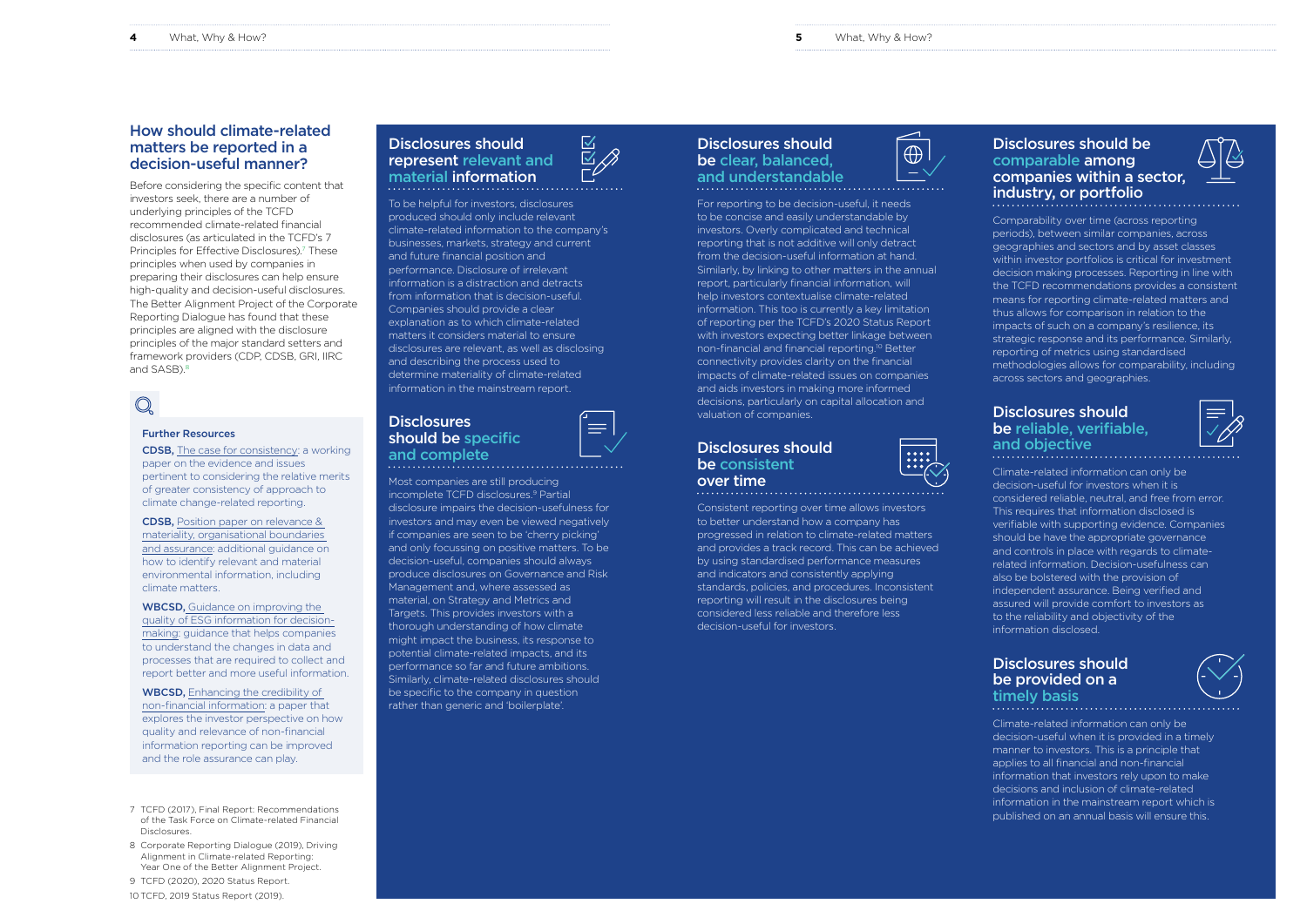# Further Resources

CERES, [Running the Risk: How Corporate](https://www.ceres.org/resources/reports/running-risk-how-corporate-boards-can-oversee-environmental-social-and-governance?utm_source=email&utm_medium=marketingcloud&utm_campaign=governance&utm_content=report)  [Boards Can Oversee Environmental, Social](https://www.ceres.org/resources/reports/running-risk-how-corporate-boards-can-oversee-environmental-social-and-governance?utm_source=email&utm_medium=marketingcloud&utm_campaign=governance&utm_content=report)  [and Governance Issues](https://www.ceres.org/resources/reports/running-risk-how-corporate-boards-can-oversee-environmental-social-and-governance?utm_source=email&utm_medium=marketingcloud&utm_campaign=governance&utm_content=report): guidance to corporate boards on how they can effectively oversee risks posed by ESG issues, including questions for directors to ask management throughout the risk identification, prioritisation and mitigation processes.

**TCFD Hub, Governance of climate-related** [risks and opportunities](https://www.tcfdhub.org/online-courses/): an online course on the role of governance and boards in managing climate-related risks and opportunities.

Commonwealth Climate and Law **Initiative.** The climate risk reporting [journey:](https://www.cdsb.net/sites/default/files/climateguidancedoublepage.pdf) a primer on climate-related financial risk reporting for boards and their committees.

World Economic Forum, How to Set Up [Effective Climate Governance on](http://www3.weforum.org/docs/WEF_Creating_effective_climate_governance_on_corporate_boards.pdf)  [Corporate Boards](http://www3.weforum.org/docs/WEF_Creating_effective_climate_governance_on_corporate_boards.pdf): this paper offers eight principles for effective governance of climate-related matters.

Beyond the governance structure and process, investors require insight of the quality of discussion had, the information and assumptions used to make decisions, and how this is monitored and managed. There is a difference between frequent inclusion of climate on the board agenda but with limited discussion, compared to in depth discussion based on sound data and evidence. Investors also assess the climate competence and expertise within the organisation to consider and address the challenges of climate -related issues.

### Execution of decisions

Investors also want to understand how decisions are translated and integrated into the strategy of the business – whether execution is the responsibility of management, a separate committee, or the different business units of the organisation, and how progress is monitored and reported back. Conversely, it is helpful to disclose what mechanisms are in place for employees to report climate-related matters and propose bottom-up initiatives to leadership and how such information is acted upon. Decision-useful governance information consists of both the leadership and direction shown by management and the board, and effective execution throughout the business. This can be illustrated by actual examples to show how climate-related issues have been integrated throughout the company and influence all levels of decision-making.

### Remuneration

Whether remuneration is tied to climate-related or broader ESG objectives provides an indication of how seriously the company takes climate-related action. This could include the remuneration of management, the board and certain employees delivering the organisation's climate-related strategy or relevant climaterelated aspects of the broader organisational strategy. Where remuneration is tied to climaterelated objectives, investors desire transparency on how this is assessed, for example a reduction in emissions by a certain percentage by a target date. This is more useful than a vague and limited reference to climate being considered as part of remuneration using a subjective assessment and illustrates true climate leadership to investors.

# $\mathbb{O}$

 $\overline{P}$ O Disclose the actual and potential  $\sqrt{ }$ impacts of climate-related risks and opportunities on the organisation's businesses, strategy, and financial planning where such information is material.

**(b)** Disclose how the organisation identifies, assesses, and manages climate-related risks.

### Disclose the organisation's governance around climate-related risks and opportunities.

Decision-useful disclosure on climate-related governance matters considers the roles the board and management play in assessing climate-related issues to allow investors to be comfortable with the approach taken to risk management and strategy. Lack of disclosure on governance in relation to climate-related matters illustrates that this is not a matter companies are focusing on, that governance on such matters is limited, and thus the companies are not be prepared for mitigating future climate-related risks and maximising any related opportunities.

## Who is responsible for climate-relate matters within a company?

Investors are keen to understand and assess the governance and decision-making authority of the company, where accountability lies within the company and how focussed and engaged the leadership within the organisation is on addressing climate-related risks and opportunities. Effective disclosure should therefore outline who has responsibility for climate-related matters, how frequently this is reported to and discussed by management and the board, over what time horizons are climatematters considered, and where the decisionmaking authority lies within the business. Significantly investors will benefit from understanding how climate-related issues are considered by the board and/or management when undertaking significant capital expenditure, acquisitions and divestures.

A key expectation from investors is clarity on the role of the board of the company in comparison to the management team. Disclosure should outline if the board solely provides oversight or whether it has the ultimate decision-making power in relation to climate-related matters or if that remains with management.

# What decision-useful climate-related information should be reported?

There are number of different specific matters that investors desire under each of the four core elements of the TCFD recommendations. Although the matters discussed in this section are not the only climate-related content that investors consider decision-useful, this provides a starting point for preparers of reports in understanding what investors are actually focussing on and thus how to report more effectively and provide decision-useful climate-related information.

### **Governance**

 Disclose the organisation's governance around climate-related risks and opportunities.

### **Strategy**

### Risk Management

### Metrics and targets

Disclose the metrics and targets used **FILL** to assess and manage relevant climaterelated risks and opportunities where such information is material.

# **Governance**

**6** What, Why & How?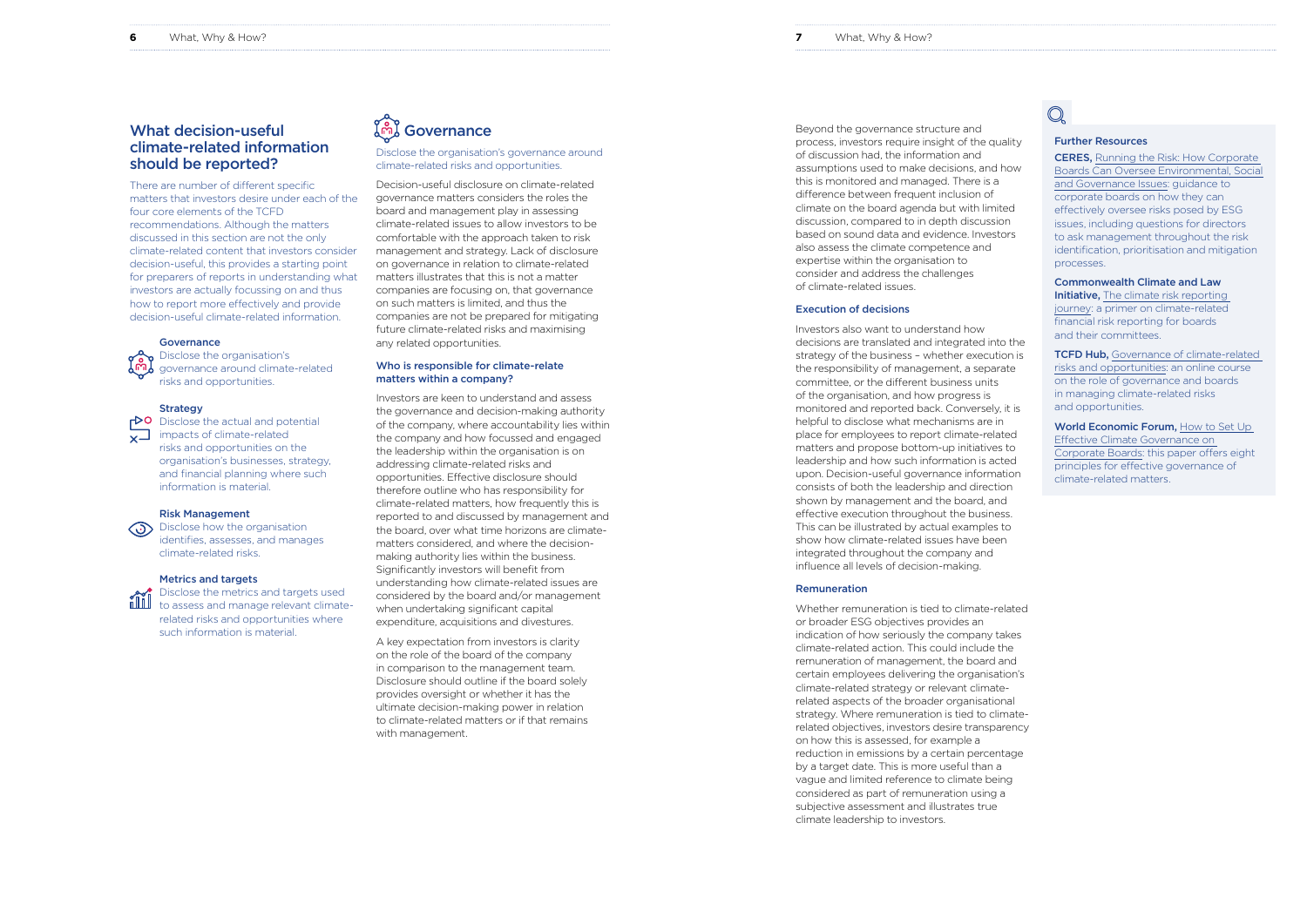# Risks and opportunities over different time horizons

Investors acknowledge that for some companies the short-term impact of climaterelated matters are difficult to envisage. However, there is broad agreement beyond the short term that most companies will be impacted and that many investors do consider this to be a material issue.

"We are particularly interested in the company's long-term plan rather than its current situation. How is the company planning on addressing its long-term climate risks, both transition and physical?"

Swiss asset manager

Therefore, it is important for investors to understand how businesses are approaching climate-related matters over the short, medium and long term. To do this effectively companies should clarify over what time frames their reporting applies and clearly define these. Such specificity aids investors in understanding how the company will ensure it remains resilient to preserve its competitiveness, returns and value creation over time. Conversely, being selective in reporting against time horizons is not helpful for investors. For example, if only short- and medium-term risks and opportunities are considered, it is not evident whether such a company will be resilient to climate-related matters in the long term.

However, four years on from the publication of the TCFD recommendations, investors have a baseline expectation when it comes to scenario analysis. As a starting point, investors want to know which scenarios have been assessed and what assumptions have been used. More sophisticated investors are interested in the underlying assumptions to make their own assessments. Increasingly simply modelling against one scenario is not sufficient to generate decision-useful climate-related information. Investors want to see evidence that modelling has occurred against a range of appropriate scenarios.

Although disclosing the scenario analysis that has been conducted is important, ultimately investors seek to understand how companies will be affected under different scenarios, and thus whether the strategy is resilient and can address the identified material climate-related challenges. This includes consideration of the potential financial impact of various scenarios, and what it could mean for the business and its financial position and performance. Considering the wide range of results from scenario analysis and its inherent uncertainty, how the analysis is used in the planning and decision-making by organisation is particularly useful for investors.

"One in 15 companies reviewed disclosed information on the resilience of its strategy."

2020 Status Report, TCFD

Similarly, companies should not simply report on past and present performance. Instead, the forward-looking nature of the strategy is critical. For example, a proposed strategy in reducing emissions or developing more 'green' products or services will reduce costs, improve employee engagement and satisfaction, and will give the company a market advantage in providing low-carbon products or services to customers.

### Evidence of scenario analysis

An uncertain future with many different future climate pathways makes reporting on climaterelated matters challenging. To effectively assess the resilience of a company's strategy in light of such uncertainty requires analysis of resilience considering multiple climate scenarios. Climate scenario analysis indicates to investors that the organisation is taking a robust approach to identifying and assessing climate-related risks and opportunities and making its strategy resilient. In turn it further aids both the company and its investors in better understanding the company and its investors' exposure to climaterelated risks and opportunities.

> **Institute for Climate Economics, Understanding** [transition scenarios](https://www.i4ce.org/wp-core/wp-content/uploads/2019/11/I4CE-ScenariosTransition-Rapport-complet-VA.pdf): publication that explains the key concepts underpinning climate-related scenarios and how they can be interpreted.

**PRI,** [Climate scenario analysis:](https://www.unpri.org/climate-change/climate-scenario-analysis/3606.article) free to use and commercially available climate scenario tools to aid in undertaking scenario analysis.

Investors, however, acknowledge that conducting scenario analysis is not straightforward and face similar challenges in their own modelling. Scenario analysis practice is still developing. It is expected that companies will evolve their approach over time and integrate scenarios into their business strategy. Nonetheless, disclosing the progress on scenario analysis indicates that the appropriate steps are being taken. Additionally, by disclosing where further work is required reassures investors that the company intends to continue assessing the effectiveness of its analysis. This in turn provides confidence over the judgement as to whether the business will be resilient.

> **TCFD.** [Guidance on Scenario Analysis for Non-](https://assets.bbhub.io/company/sites/60/2020/09/2020-TCFD_Guidance-Scenario-Analysis-Guidance.pdf)[Financial Companies:](https://assets.bbhub.io/company/sites/60/2020/09/2020-TCFD_Guidance-Scenario-Analysis-Guidance.pdf) guidance to assist companies seeking to implement climate-related scenarios as part of their risk management and strategy formulation processes.

> **TCFD,** The Use of Scenario Analysis in Disclosure of [Climate-Related Risks and Opportunities:](https://assets.bbhub.io/company/sites/60/2020/10/FINAL-TCFD-Technical-Supplement-062917.pdf) a technical supplement introducing why scenario analysis is useful and how organisations can develop and implement them.

"Climate scenario analysis is great in theory, however a lot of work is needed so that the information presented is useful for investors, as there is currently no comparability between the scenarios used by companies and their industry peers due to the lack of a standardised methodology. Companies should consequently explain the assumptions underlying any scenario analysis."

Swiss investment bank

Disclose the actual and potential impacts of climate-related risks and opportunities on the organisation's businesses, strategy, and financial planning where such information is material.

Following an understanding of an organisation's governance in relation to climate-related matters, investors expect clarity on the strategy set by the organisation's leadership.

### Specific climate-related risks and opportunities to the company

Investors want to understand how climaterelated matters have affected a company's strategy and business. Disclosure needs to be specific to the business, rather than generic which provides minimal decision-useful information. This means explicit disclosure on the actual and potential impacts of climate change specifically on the business, and thus how the company is seeking to address its particular climate-related risks and capitalising on relevant opportunities. Where relevant, disclosure on material climate-related issues in the different geographies and sectors the business operates in is particularly helpful.

Completeness of disclosure on both risks and opportunities is important and allows investors to make better informed assessments on how the company has integrated both when setting its strategy and how this compares to sector peers. Even if a company has assessed that the impacts of climate-related matters are immaterial or that transition and/or physical risks have not been identified, as a minimum investor expect an explanation as to how this has been determined, rather than omitting this.

### Financial impact of climate-related risks and opportunities

Greater linkage between the climate-related risks and opportunities identified and the financial impacts is expected by investors. To be decision-useful companies should seek to link the impact of climate-related actions to financial performance, for example the costs savings and improvement in operating profit from reducing emissions. This not only illustrates to investors that the company has considered the impact of emissions on its business, but also provides an indication of the future performance and position of the company if its carries out its climate-related strategy and meets its climate-related targets.

# Further Resources

CDSB and Center for ESG Research, [How can](https://www.cdsb.net/sites/default/files/how_to_make_tcfd_scenarios_useful_for_investors_a_short_guide.pdf)  [companies considering TCFD recommended scenario](https://www.cdsb.net/sites/default/files/how_to_make_tcfd_scenarios_useful_for_investors_a_short_guide.pdf)  [analysis provide disclosures that help investors:](https://www.cdsb.net/sites/default/files/how_to_make_tcfd_scenarios_useful_for_investors_a_short_guide.pdf) a two stage process for preparers to create key outputs from scenario analysis to be disclosed within mainstream reports.

CDSB, [Maximising opportunity in a transition to a low](https://www.cdsb.net/task-force/853/webinar-maximizing-opportunity-transition-low-carbon-economy)  [carbon economy:](https://www.cdsb.net/task-force/853/webinar-maximizing-opportunity-transition-low-carbon-economy) webinar looking at how companies can use the TCFD recommendations to maximise the opportunities associated with the low-carbon transition.

MIT, [Climate-Related Financial Disclosures – The Use of](https://climate.mit.edu/sites/default/files/2020-02/Climate%20Finance%20Disclosures%20-%20Scenarios.pdf)  [Scenarios:](https://climate.mit.edu/sites/default/files/2020-02/Climate%20Finance%20Disclosures%20-%20Scenarios.pdf) a series of recommendations on how companies can use scenarios to effectively disclose risks and opportunities they face as a result of climate change.

# $\sqrt{\frac{1}{x}}$ Strategy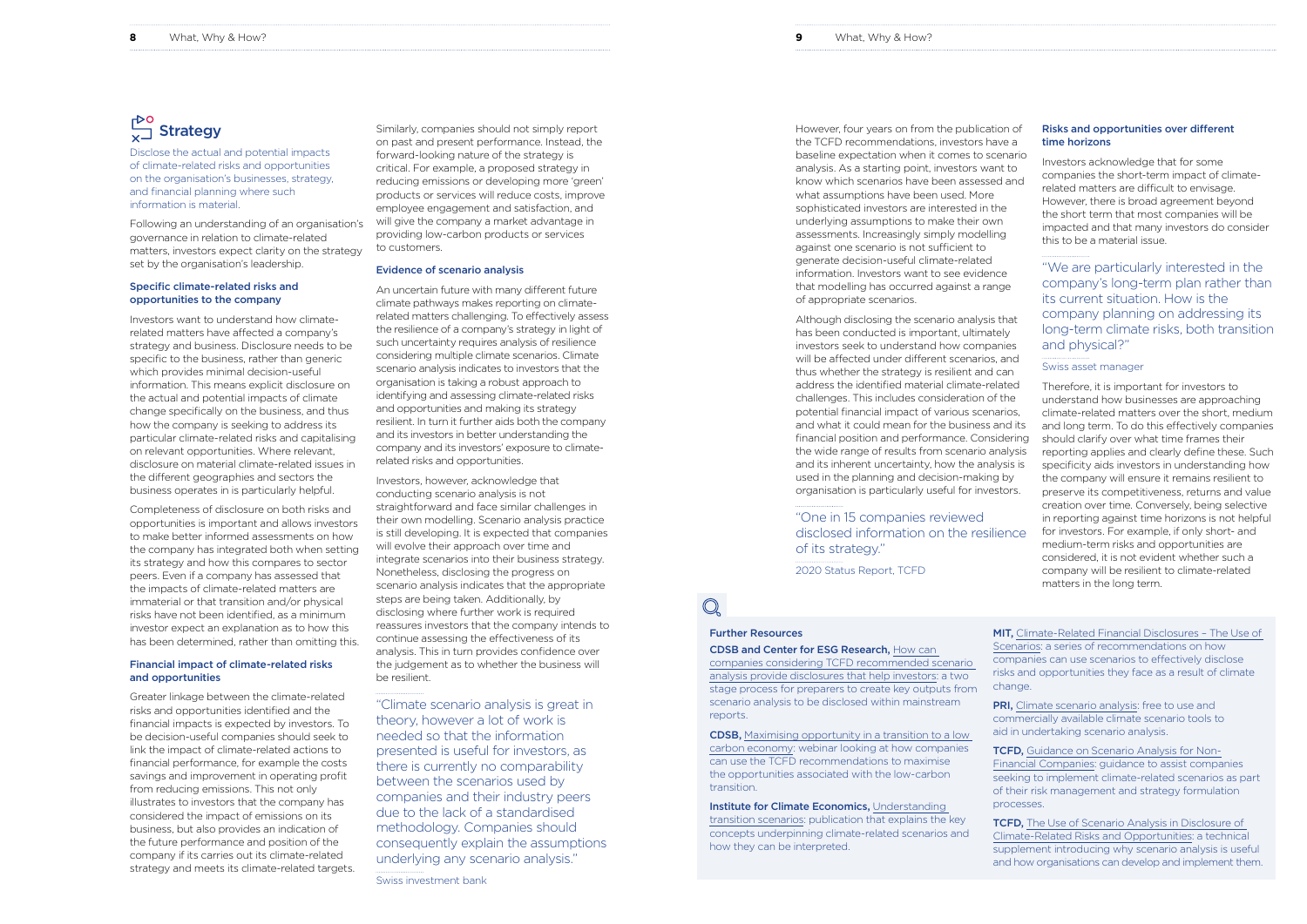Metrics can provide insight into how the company is preparing for a low-carbon future by addressing its risks and maximising opportunities. If done well, this can allow investors to assess the company's long-term ambitions, particularly if the company discloses where its targets have been raised over the years. Similarly, stepwise short-, medium- and long-term targets provide investors greater visibility on the company's transition. Expansive targets (both in magnitude and breadth) across the business also illustrate the company's commitment to change.

"As an investor, I am particularly interested in the reporting of carbon exposure with regards to scope 1, 2 and 3 emissions, quantitative targets and timeframe to decarbonise in alignment with the company's strategy, and the degree of alignment to 2 and 1.5°C scenarios."

French asset manager

Disclose the metrics and targets used to assess and manage relevant climate-related risks and opportunities where such information is material.

In addition to robust governance procedures, a resilient business, and effective risk management processes, investors want evidence that the company is executing its strategy and transition to a low-carbon future, through disclosure of metrics and targets.

### Metrics and targets should be linked to strategy

Having set out how the company is seeking to respond to its climate-related risks and opportunities, the metrics and targets disclosed offer an opportunity to illustrate its progress in meeting its strategy over time. Generic data has limited use if it does not actually tie through to the company's actual strategy.

**TCFD Hub,** An introduction to managing [the financial risks from climate change:](https://www.tcfdhub.org/online-courses/) an online course introducing how climate risks can be incorporated into existing risk management processes and considering future so businesses are resilient to such risks.

# all Metrics and targets

"We want to understand companies' strategy and transition readiness in the long term, but equally want to see evidence of execution of the strategy through allocation of resources and investment in line with the transition strategy; greenhouse gas reduction targets aligned with the Paris Agreement; low carbon or green business revenue to capture opportunities; and scenario analysis, both below and above 2 degree."

North American pension fund

# Further Resources

CDSB, [How to improve your TCFD risk](https://www.youtube.com/watch?v=VO4qIL1CWOY&list=PLIL2oib0KG3plkv4OV772nZg-kWa0T0Zq&index=8&t=295s)  [management disclosures](https://www.youtube.com/watch?v=VO4qIL1CWOY&list=PLIL2oib0KG3plkv4OV772nZg-kWa0T0Zq&index=8&t=295s): webinar on the key characteristics of effective risk management practices and what good practice disclosure looks like in line with the TCFD recommendations.

COSO and WBCSD, [Enterprise Risk](https://docs.wbcsd.org/2018/10/COSO_WBCSD_ESGERM_Guidance.pdf)  [Management:](https://docs.wbcsd.org/2018/10/COSO_WBCSD_ESGERM_Guidance.pdf) guidance on applying COSO's enterprise risk management framework to environmental, social and governance risks.

TCFD, [Guidance on Risk Management](https://assets.bbhub.io/company/sites/60/2020/09/2020-TCFD_Guidance-Risk-Management-Integration-and-Disclosure.pdf)  [Integration and Disclosure:](https://assets.bbhub.io/company/sites/60/2020/09/2020-TCFD_Guidance-Risk-Management-Integration-and-Disclosure.pdf) guidance to support companies seeking to integrate climate-related risks into their existing risk management processes and disclosing this information in alignment with the TCFD recommendations.

# Risk Management

Disclose how the organisation identifies, assesses, and manages climate-related risks.

In order to understand the actual and potential impacts of climate-related risks on an organisation's strategy, investors need to understand how such risks have been identified and want comfort over how these risks are being managed.

### Transparency of the risk management process

Like for any other risks, investors expect clearly articulated disclosure on the process taken to identify climate-related risks, which risks have been identified, how significant the risks are considered to be, and how the company has responded to the risks. This is key in understanding whether the company can effectively identify and assess key climaterelated risks to its business, if it is wellpositioned to respond, and thus provide evidence for the resilience of its business. Ideally investors want confirmation that climate-related risks are assessed alongside other risks and are included as part of the company's enterprise risk management processes (the systems and processes in place to identify, assess and manage risk). This affirms that climate risk is considered equal to other material risks identified by the company.

Specificity when reporting on risk management is important for investors. Simply acknowledging that climate-related matters pose a risk to the company is not sufficient, as it is not necessarily a standalone risk. Investors want evidence that proper consideration has been given as to how climate-related risks might impact and exacerbate existing risks. Similar granularly assessing how different business lines might be at risk and the likeliness and impact of the risks over time provides greater confidence to investors that companies are carefully considering their climate-related risks.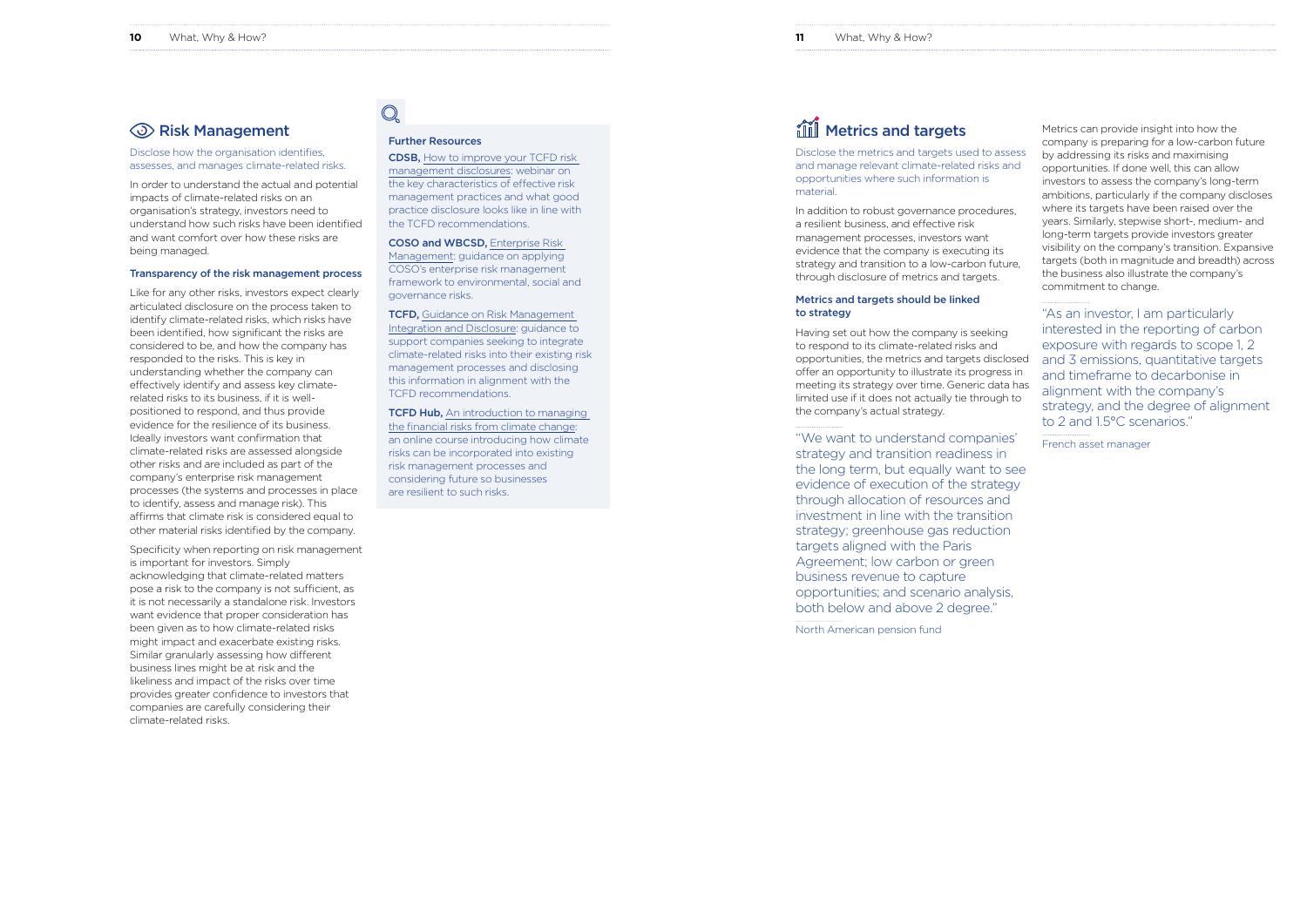## Further Resources

CDSB, [Application guidance for climate](https://www.cdsb.net/sites/default/files/climateguidancedoublepage.pdf)[related disclosures](https://www.cdsb.net/sites/default/files/climateguidancedoublepage.pdf): assists companies in the disclosure of material climate-related information in the mainstream report and complements the CDSB Framework.

CDSB, [Accounting for Climate guidance](https://www.cdsb.net/sites/default/files/cdsb_climateaccountingguidance_s_110121.pdf): supports preparers in reflecting material climate-related matters within company financial statements and bridge the gap between narrative and financial reporting.

We have developed a number of key takeaways to help preparers in producing decision-useful climate-related information for investors:

> CDSB and CDP, [The building blocks](https://www.cdsb.net/sites/default/files/the_building_blocks_guidance_web_version.pdf): a useful tool for companies to apply their CDP responses with the CDSB Framework to fulfil the TCFD recommendations.

CDSB and SASB TCFD, [Implementation](https://www.cdsb.net/sites/default/files/sasb_cdsb-tcfd-implementation-guide-a4-size-cdsb.pdf)  [Guide:](https://www.cdsb.net/sites/default/files/sasb_cdsb-tcfd-implementation-guide-a4-size-cdsb.pdf) aids organisations in enhancing their climate-related financial disclosures in their mainstream report using the CDSB Framework and SASB Standards.

# Key takeaways

- expect perfection on day one. The starting point for investors is evidence that their current or prospective investee companies are considering climate-matters in the first place. The end goal, however, should be complete disclosure across the 11 TCFD recommendations to be truly decision-useful, but some reporting illustrates to investors that the right steps are being taken. Investors also want to see ambition through the disclosure of the shortcomings and a clear plan as to how things will be improved, and ultimately what the company aims to achieve.
- 2. Both qualitative and quantitative reporting is needed for climate-related reporting to be decision-useful. The narrative needs to be supported by numbers to illustrate progress and conversely the numbers need to be explained by narrative to provide appropriate context. This also holds true for better linkage between non-financial and financial information in the mainstream report.
- 3. Climate-related disclosures need to be specific to the company and tailored to the company's business units and the sectors and geographies it operates in if it is to be helpful to investors.

# $\mathbb{Q}$

**Center for ESG Research, Integrated Ratio** [Guideline](https://www.researchgate.net/publication/322365015_Integrated_Ratio_Guideline_ESG_and_Combined_Financial_Non-financial_Ratios): a collection of ESG and integrated financial and non-financial ratios for companies, investors, and analysts.

- 1. Reporting is iterative and so investors do not 4. Lack of comparability can limit decision usefulness for users. Therefore, where possible seek to use standardised approaches and methodologies across sectors and geographies, particularly when it comes to the disclosure of metrics and targets, and scenario analysis.
	- 5. Integration of climate-related matters within the mainstream report reflects that climaterelated matters have been equally integrated within the company's business processes, in addition to being connected to other information in the report. However, investors might also benefit from clear signposting to where the various TCFD recommended disclosures are found in a company's mainstream report. This is especially true if climate-related matters are not assessed as material and thus disclosure on strategy and/ or metrics and targets are located in other reports.

World Economic Forum, Measuring [Stakeholder Capitalism, Towards Common](http://www3.weforum.org/docs/WEF_IBC_Measuring_Stakeholder_Capitalism_Report_2020.pdf)  [Metrics and Consistent Reporting of](http://www3.weforum.org/docs/WEF_IBC_Measuring_Stakeholder_Capitalism_Report_2020.pdf)  [Sustainable Value Creation:](http://www3.weforum.org/docs/WEF_IBC_Measuring_Stakeholder_Capitalism_Report_2020.pdf) universal, material ESG metrics and recommended disclosures identified for companies to disclose in their mainstream annual reports.

"The numbers are important, but we are equally interested in the narrative, which is what we embed into our investment analysis. Numbers on their own are not particularly useful and we want to know what the numbers mean for the business and how they will change over time, which helps us understand the company better."

German investment bank

### Further Resources

CDSB, [How to improve your disclosure of](https://www.youtube.com/watch?v=BK1VS5Ja0Lw&list=PLIL2oib0KG3plkv4OV772nZg-kWa0T0Zq&index=10&t=0s)  [metrics and targets](https://www.youtube.com/watch?v=BK1VS5Ja0Lw&list=PLIL2oib0KG3plkv4OV772nZg-kWa0T0Zq&index=10&t=0s): webinar on how to measure and manage performance on climate-related issues using metrics and targets and related good practice disclosure.

EcoAct, [Connecting SBTi with the TCFD](https://eco-act.com/taskforce-on-climate-related-financial-disclosures/connecting-the-sbti-with-the-tcfd/): blog article on how Science-Based Targets are aligned with the requirements of the TCFD disclosure recommendations.

SASB, [SASB Standards](https://www.sasb.org/standards/download/): globally applicable industry-specific Standards which identify the minimal set of financially material sustainability topics and their associated metrics for the typical company in an industry.

### The numbers need to be explained

Apart from clearly disclosing the relevant climate-related targets and metrics, the numbers should be contextualised and their implications should be explained through narrative disclosure. Changes in the data over time should be reconciled to help investors understand the underlying reason for any fluctuation. For example, an increase in emissions in a particular year might be due to greater activity rather than an increase in intensity.

### Seek comparability

Metrics and targets disclosures are especially decision-useful for investors when they are comparable.

Inclusion of historical data is critical in allowing investors to compare the progression of a business. Past metrics allow investors to put the current performance and future targets into context, including illustrating the pace of change, for example in reducing greenhouse gas emissions, and the extent to which the company is accelerating or slowing in relation to its target.

Usage of standardised methodologies allows for comparability against peer companies within the same industry and sector, which is important for investor assessment. Granular disclosure, where relevant and material, can also be helpful for comparison purposes and provides a fuller picture of the company's performance, for example, disclosing gross values in addition to netted emissions. Similarly, disclosure of emissions by type and how these are distributed throughout the company and its supply chain allows investors to assess the company's climate resilience. This is particularly relevant for conglomerates that might operate in several sectors or sub-sectors where aggregated company metrics without further granularity would not be particularly helpful.

### Disclose the methodology

Building on the previous point, even where methodologies might differ, clearly disclosing the methodology can allow for comparison with other companies. Therefore, companies should clearly explain their methodologies and calculations for all metrics, including the scope and boundaries of the data reported, where estimates have been made, and how data remains consistent over time. Transparency over how data is corrected or restated and disclosure where this occurs also provides confidence to investors on the reliability of the data.